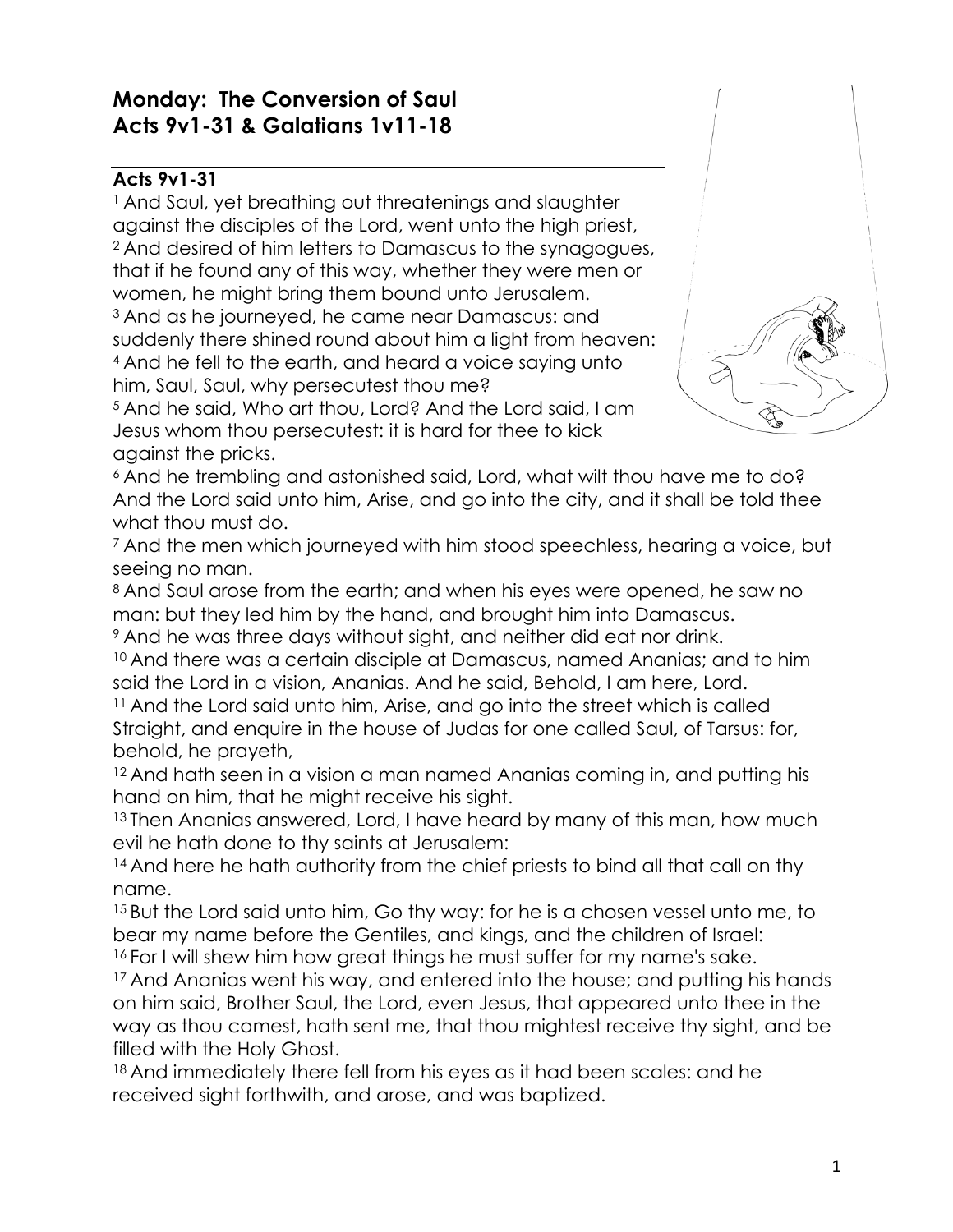<sup>19</sup> And when he had received meat, he was strenathened. Then was Saul certain days with the disciples which were at Damascus.

<sup>20</sup> And straightway he preached Christ in the synagogues, that he is the Son of God.

<sup>21</sup> But all that heard him were amazed, and said; Is not this he that destroyed them which called on this name in Jerusalem, and came hither for that intent, that he might bring them bound unto the chief priests?

<sup>22</sup> But Saul increased the more in strength, and confounded the Jews which dwelt at Damascus, proving that this is very Christ.

<sup>23</sup> And after that many days were fulfilled, the Jews took counsel to kill him: <sup>24</sup> But their laying await was known of Saul. And they watched the gates day and night to kill him.

<sup>25</sup> Then the disciples took him by night, and let him down by the wall in a basket. <sup>26</sup> And when Saul was come to Jerusalem, he assayed to join himself to the disciples: but they were all afraid of him, and believed not that he was a disciple.

<sup>27</sup> But Barnabas took him, and brought him to the apostles, and declared unto them how he had seen the Lord in the way, and that he had spoken to him, and how he had preached boldly at Damascus in the name of Jesus.

<sup>28</sup> And he was with them coming in and going out at Jerusalem.

<sup>29</sup> And he spake boldly in the name of the Lord Jesus, and disputed against the Grecians: but they went about to slay him.

<sup>30</sup> Which when the brethren knew, they brought him down to Caesarea, and sent him forth to Tarsus.

<sup>31</sup> Then had the churches rest throughout all Judaea and Galilee and Samaria, and were edified; and walking in the fear of the Lord, and in the comfort of the Holy Ghost, were multiplied.

## **Galatians 1v11-18**

**<sup>11</sup>** But I certify you, brethren, that the gospel which was preached of me is not after man.

**<sup>12</sup>** For I neither received it of man, neither was I taught it, but by the revelation of Jesus Christ.

**<sup>13</sup>** For ye have heard of my conversation in time past in the Jews' religion, how that beyond measure I persecuted the church of God, and wasted it:

**<sup>14</sup>** And profited in the Jews' religion above many my equals in mine own nation, being more exceedingly zealous of the traditions of my fathers.

**<sup>15</sup>** But when it pleased God, who separated me from my mother's womb, and called me by his grace,

**<sup>16</sup>** To reveal his Son in me, that I might preach him among the heathen; immediately I conferred not with flesh and blood:

**<sup>17</sup>** Neither went I up to Jerusalem to them which were apostles before me; but I went into Arabia, and returned again unto Damascus.

**<sup>18</sup>** Then after three years I went up to Jerusalem to see Peter, and abode with him fifteen days.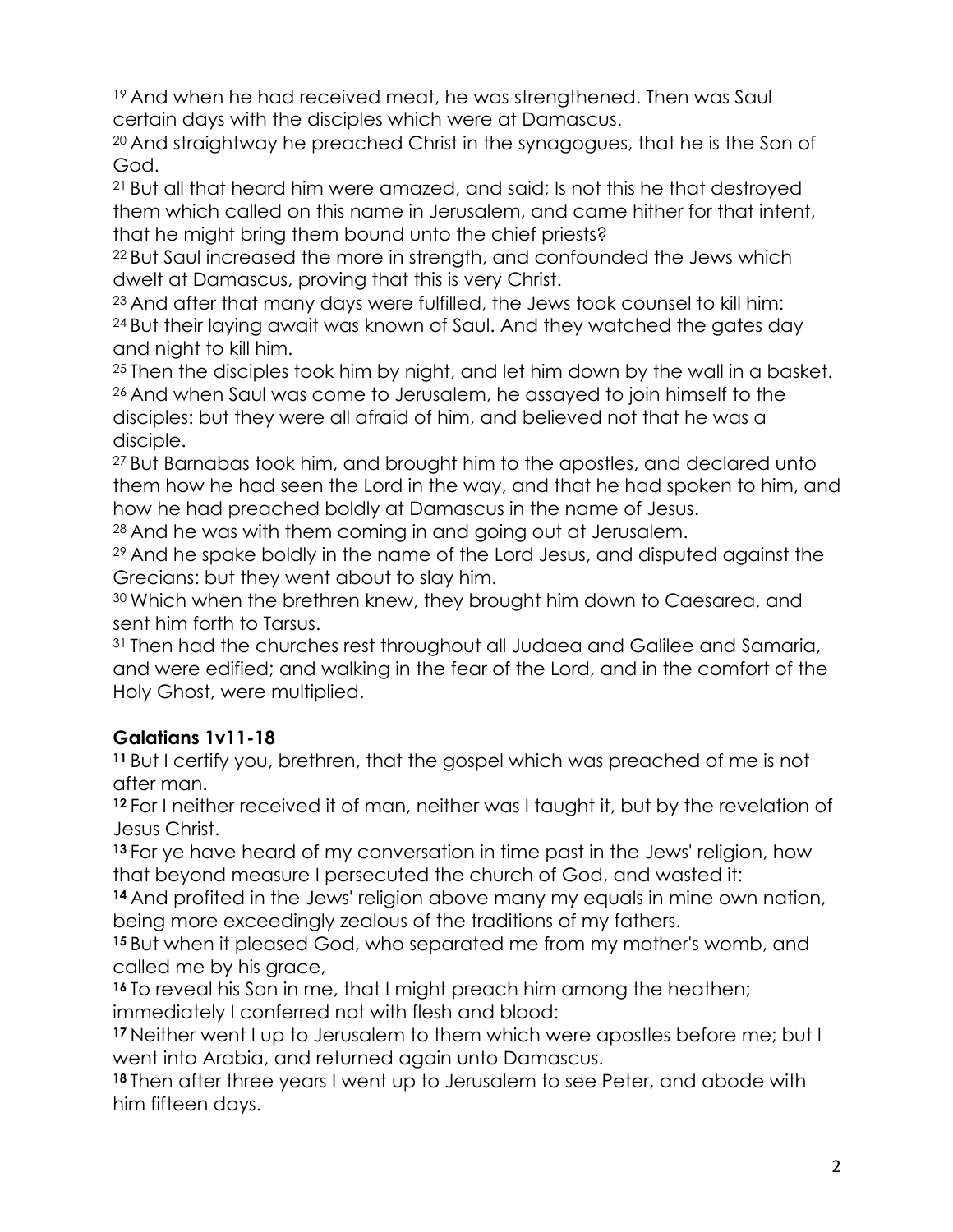# **Tuesday: Paul's First Missionary Journey Acts 13v1-12 & 14v1-23**

## **Acts 13v1-12**

<sup>1</sup> Now there were in the church that was at Antioch certain prophets and teachers; as Barnabas, and Simeon that was called Niger, and Lucius of Cyrene, and Manaen, which had been brought up with Herod the tetrarch, and Saul. **<sup>2</sup>** As they ministered to the Lord, and fasted, the Holy Ghost said, Separate me Barnabas and Saul for the work whereunto I have called them.

**<sup>3</sup>** And when they had fasted and prayed, and laid their hands on them, they sent them away.



**<sup>4</sup>** So they, being sent forth by the Holy Ghost, departed unto Seleucia; and from thence they sailed to Cyprus.

**<sup>5</sup>** And when they were at Salamis, they preached the word of God in the synagogues of the Jews: and they had also John to their minister.

**<sup>6</sup>** And when they had gone through the isle unto Paphos, they found a certain sorcerer, a false prophet, a Jew, whose name was Barjesus:

**<sup>7</sup>** Which was with the deputy of the country, Sergius Paulus, a prudent man; who called for Barnabas and Saul, and desired to hear the word of God.

**<sup>8</sup>** But Elymas the sorcerer (for so is his name by interpretation) withstood them, seeking to turn away the deputy from the faith.

**<sup>9</sup>** Then Saul, (who also is called Paul,) filled with the Holy Ghost, set his eyes on him.

**<sup>10</sup>** And said, O full of all subtilty and all mischief, thou child of the devil, thou enemy of all righteousness, wilt thou not cease to pervert the right ways of the Lord?

**<sup>11</sup>** And now, behold, the hand of the Lord is upon thee, and thou shalt be blind, not seeing the sun for a season. And immediately there fell on him a mist and a darkness; and he went about seeking some to lead him by the hand.

**<sup>12</sup>** Then the deputy, when he saw what was done, believed, being astonished at the doctrine of the Lord.

## **Acts 14v1-23**

<sup>1</sup> And it came to pass in Iconium, that they went both together into the synagogue of the Jews, and so spake, that a great multitude both of the Jews and also of the Greeks believed.

**<sup>2</sup>** But the unbelieving Jews stirred up the Gentiles, and made their minds evil affected against the brethren.

**<sup>3</sup>** Long time therefore abode they speaking boldly in the Lord, which gave testimony unto the word of his grace, and granted signs and wonders to be done by their hands.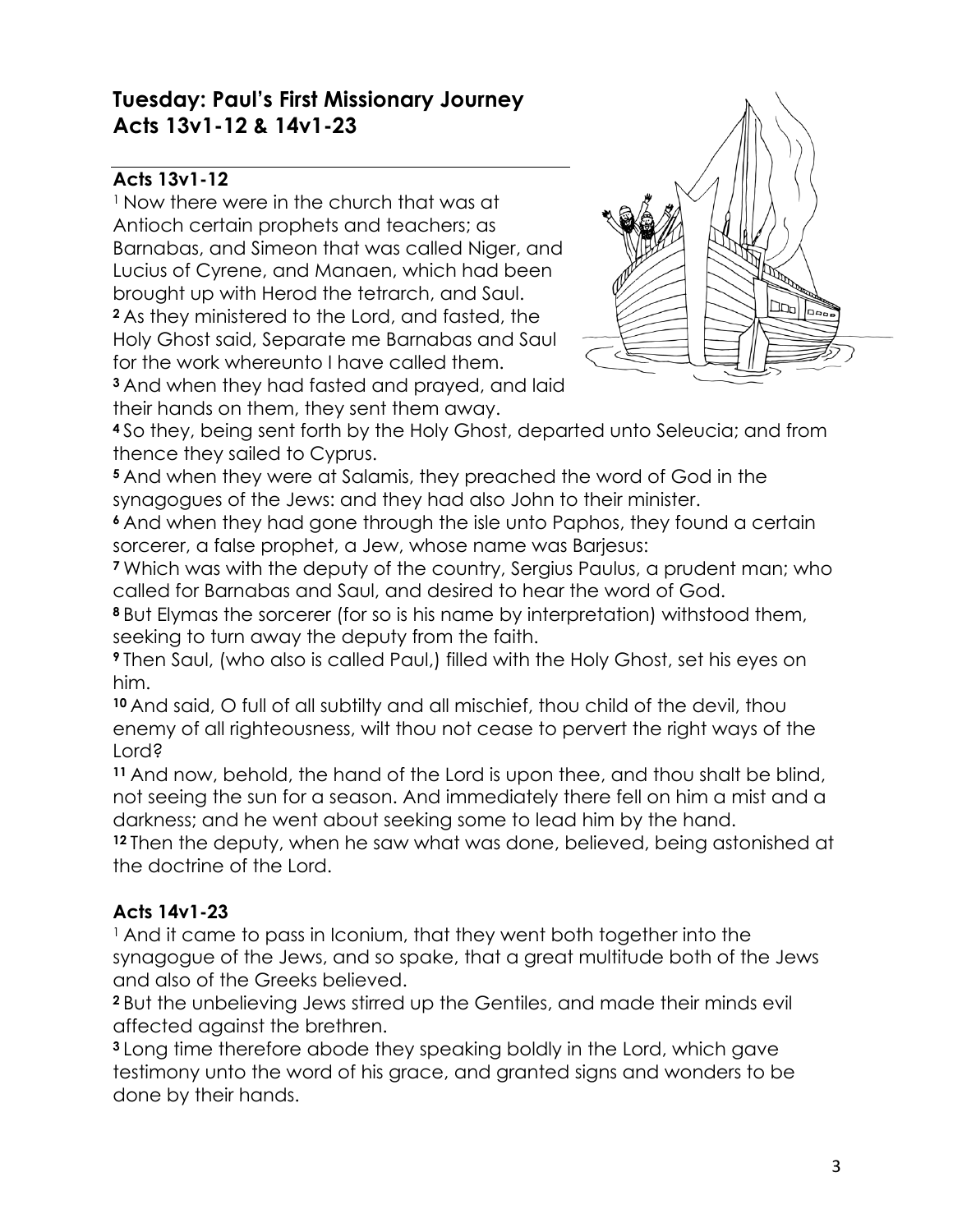**<sup>4</sup>** But the multitude of the city was divided: and part held with the Jews, and part with the apostles.

**<sup>5</sup>** And when there was an assault made both of the Gentiles, and also of the Jews with their rulers, to use them despitefully, and to stone them,

**<sup>6</sup>** They were ware of it, and fled unto Lystra and Derbe, cities of Lycaonia, and unto the region that lieth round about:

**<sup>7</sup>** And there they preached the gospel.

**<sup>8</sup>** And there sat a certain man at Lystra, impotent in his feet, being a cripple from his mother's womb, who never had walked:

**<sup>9</sup>** The same heard Paul speak: who stedfastly beholding him, and perceiving that he had faith to be healed,

**<sup>10</sup>** Said with a loud voice, Stand upright on thy feet. And he leaped and walked. **<sup>11</sup>** And when the people saw what Paul had done, they lifted up their voices, saying in the speech of Lycaonia, The gods are come down to us in the likeness

of men.

**<sup>12</sup>** And they called Barnabas, Jupiter; and Paul, Mercurius, because he was the chief speaker.

**<sup>13</sup>** Then the priest of Jupiter, which was before their city, brought oxen and garlands unto the gates, and would have done sacrifice with the people. **<sup>14</sup>** Which when the apostles, Barnabas and Paul, heard of, they rent their clothes, and ran in among the people, crying out,

**<sup>15</sup>** And saying, Sirs, why do ye these things? We also are men of like passions with you, and preach unto you that ye should turn from these vanities unto the living God, which made heaven, and earth, and the sea, and all things that are therein:

**<sup>16</sup>** Who in times past suffered all nations to walk in their own ways.

**<sup>17</sup>** Nevertheless he left not himself without witness, in that he did good, and gave us rain from heaven, and fruitful seasons, filling our hearts with food and gladness.

**<sup>18</sup>** And with these sayings scarce restrained they the people, that they had not done sacrifice unto them.

**<sup>19</sup>** And there came thither certain Jews from Antioch and Iconium, who persuaded the people, and having stoned Paul, drew him out of the city, supposing he had been dead.

**<sup>20</sup>** Howbeit, as the disciples stood round about him, he rose up, and came into the city: and the next day he departed with Barnabas to Derbe.

**<sup>21</sup>** And when they had preached the gospel to that city, and had taught many, they returned again to Lystra, and to Iconium, and Antioch,

**<sup>22</sup>** Confirming the souls of the disciples, and exhorting them to continue in the faith, and that we must through much tribulation enter into the kingdom of God. **<sup>23</sup>** And when they had ordained them elders in every church, and had prayed with fasting, they commended them to the Lord, on whom they believed.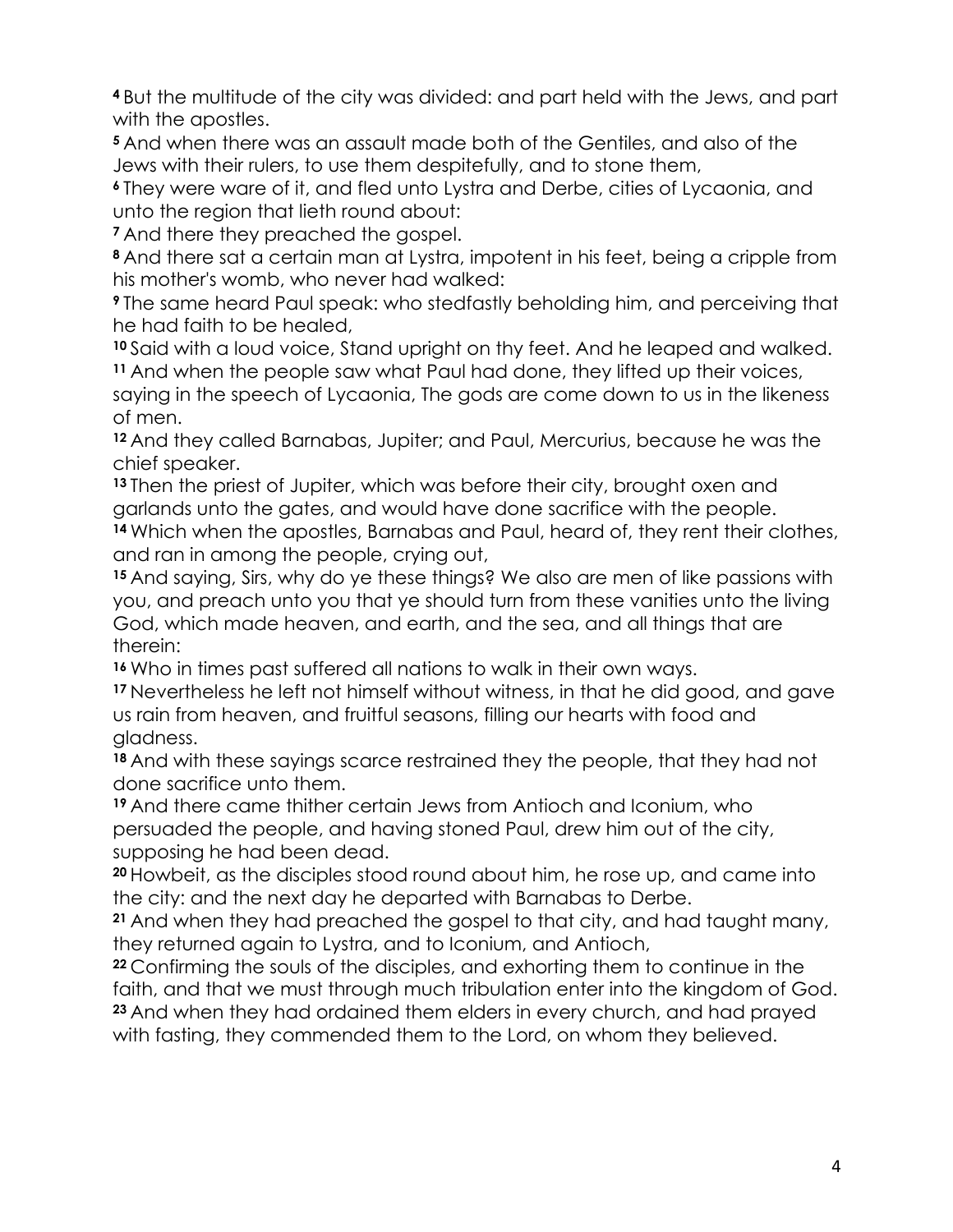# **Wednesday: Paul's Second Missionary Journey - Acts 16v6-40**

## **Acts 16v6-40**

**<sup>6</sup>** Now when they had gone throughout Phrygia and the region of Galatia, and were forbidden of the Holy Ghost to preach the word in Asia,

**<sup>7</sup>** After they were come to Mysia, they assayed to go into Bithynia: but the Spirit suffered them not.



**<sup>8</sup>** And they passing by Mysia came down to Troas.

**<sup>9</sup>** And a vision appeared to Paul in the night; There stood a man of Macedonia, and prayed him, saying, Come over into Macedonia, and help us.

**<sup>10</sup>** And after he had seen the vision, immediately we endeavoured to go into Macedonia, assuredly gathering that the Lord had called us for to preach the gospel unto them.

**<sup>11</sup>** Therefore loosing from Troas, we came with a straight course to Samothracia, and the next day to Neapolis;

**<sup>12</sup>** And from thence to Philippi, which is the chief city of that part of Macedonia, and a colony: and we were in that city abiding certain days.

**<sup>13</sup>** And on the sabbath we went out of the city by a river side, where prayer was wont to be made; and we sat down, and spake unto the women which resorted thither.

**<sup>14</sup>** And a certain woman named Lydia, a seller of purple, of the city of Thyatira, which worshipped God, heard us: whose heart the Lord opened, that she attended unto the things which were spoken of Paul.

**<sup>15</sup>** And when she was baptized, and her household, she besought us, saying, If ye have judged me to be faithful to the Lord, come into my house, and abide there. And she constrained us.

**<sup>16</sup>** And it came to pass, as we went to prayer, a certain damsel possessed with a spirit of divination met us, which brought her masters much gain by soothsaying: **<sup>17</sup>** The same followed Paul and us, and cried, saying, These men are the servants of the most high God, which shew unto us the way of salvation.

**<sup>18</sup>** And this did she many days. But Paul, being grieved, turned and said to the spirit, I command thee in the name of Jesus Christ to come out of her. And he came out the same hour.

**<sup>19</sup>** And when her masters saw that the hope of their gains was gone, they caught Paul and Silas, and drew them into the marketplace unto the rulers,

**<sup>20</sup>** And brought them to the magistrates, saying, These men, being Jews, do exceedingly trouble our city,

**<sup>21</sup>** And teach customs, which are not lawful for us to receive, neither to observe, being Romans.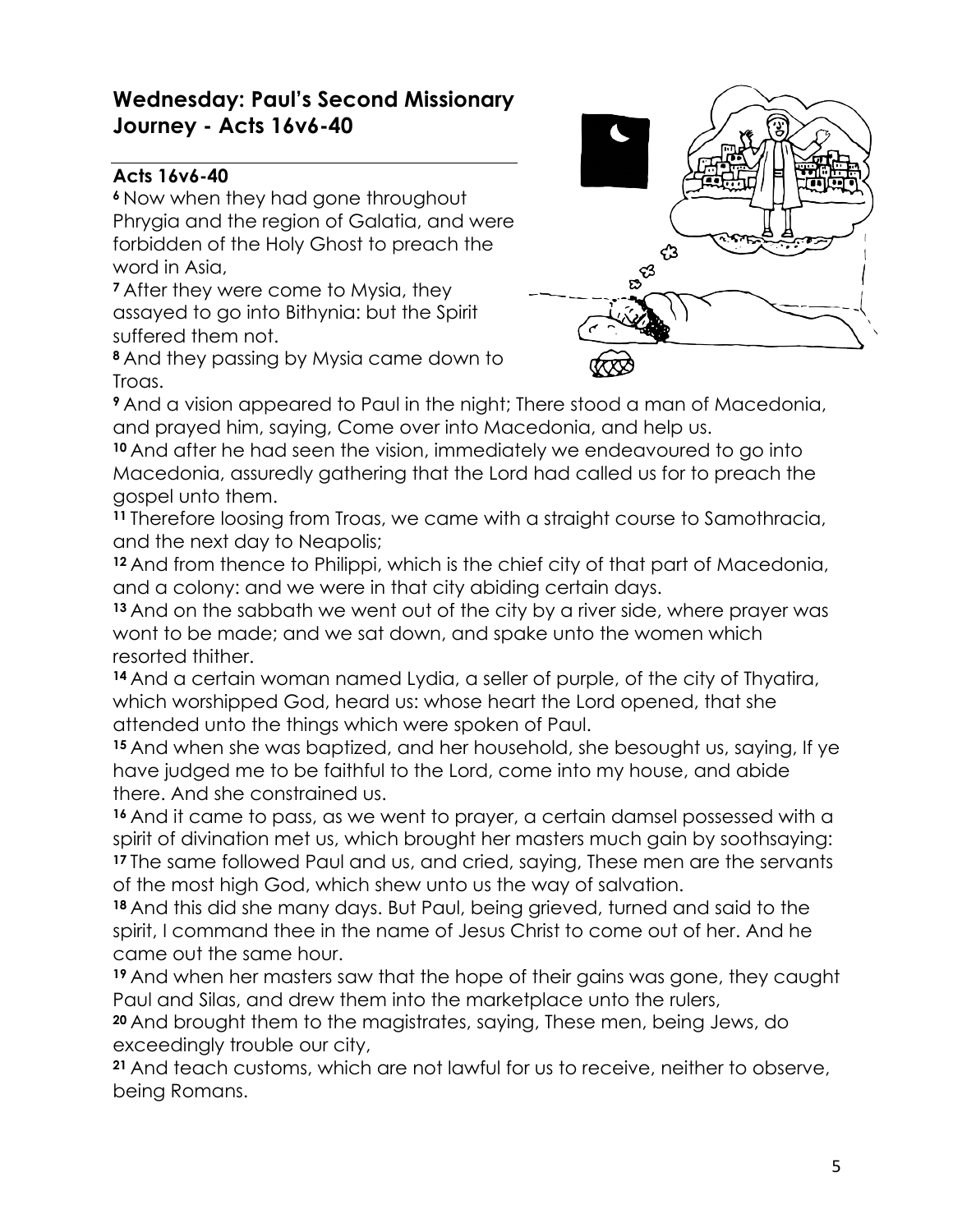**<sup>22</sup>** And the multitude rose up together against them: and the magistrates rent off their clothes, and commanded to beat them.

**<sup>23</sup>** And when they had laid many stripes upon them, they cast them into prison, charging the jailor to keep them safely:

**<sup>24</sup>** Who, having received such a charge, thrust them into the inner prison, and made their feet fast in the stocks.

**<sup>25</sup>** And at midnight Paul and Silas prayed, and sang praises unto God: and the prisoners heard them.

**<sup>26</sup>** And suddenly there was a great earthquake, so that the foundations of the prison were shaken: and immediately all the doors were opened, and every one's bands were loosed.

**<sup>27</sup>** And the keeper of the prison awaking out of his sleep, and seeing the prison doors open, he drew out his sword, and would have killed himself, supposing that the prisoners had been fled.

**<sup>28</sup>** But Paul cried with a loud voice, saying, Do thyself no harm: for we are all here.

**<sup>29</sup>** Then he called for a light, and sprang in, and came trembling, and fell down before Paul and Silas,

**<sup>30</sup>** And brought them out, and said, Sirs, what must I do to be saved?

**<sup>31</sup>** And they said, Believe on the Lord Jesus Christ, and thou shalt be saved, and thy house.

**<sup>32</sup>** And they spake unto him the word of the Lord, and to all that were in his house.

**<sup>33</sup>** And he took them the same hour of the night, and washed their stripes; and was baptized, he and all his, straightway.

**<sup>34</sup>** And when he had brought them into his house, he set meat before them, and rejoiced, believing in God with all his house.

**<sup>35</sup>** And when it was day, the magistrates sent the serjeants, saying, Let those men go.

**<sup>36</sup>** And the keeper of the prison told this saying to Paul, The magistrates have sent to let you go: now therefore depart, and go in peace.

**<sup>37</sup>** But Paul said unto them, They have beaten us openly uncondemned, being Romans, and have cast us into prison; and now do they thrust us out privily? nay verily; but let them come themselves and fetch us out.

**<sup>38</sup>** And the serjeants told these words unto the magistrates: and they feared, when they heard that they were Romans.

**<sup>39</sup>** And they came and besought them, and brought them out, and desired them to depart out of the city.

**<sup>40</sup>** And they went out of the prison, and entered into the house of Lydia: and when they had seen the brethren, they comforted them, and departed.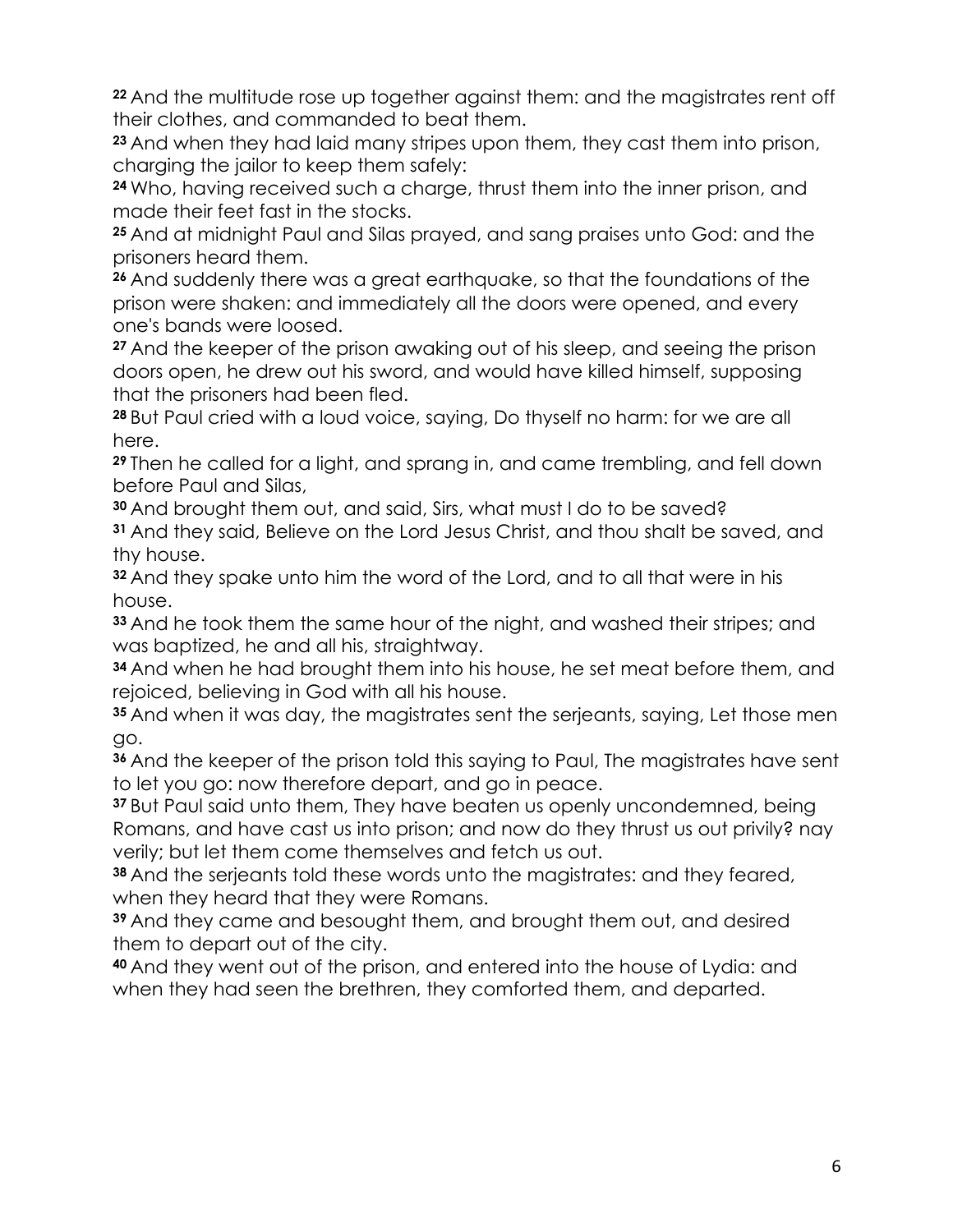# **Thursday: Paul's Arrest Acts 21v10-15, 27-36 & 23v11-24 Read only: Acts 21v16-26**

#### **Acts 21v10-36 NOTE: read only 21v16-26**

**<sup>10</sup>** And as we tarried there many days, there came down from Judaea a certain prophet, named Agabus.

**<sup>11</sup>** And when he was come unto us, he took Paul's girdle, and bound his own hands and feet, and said, Thus saith the Holy Ghost, So shall the Jews at Jerusalem bind the man that owneth this girdle, and shall deliver him into the hands of the Gentiles.



**<sup>12</sup>** And when we heard these things, both we, and they of that place, besought him not to go up to Jerusalem.

**<sup>13</sup>** Then Paul answered, What mean ye to weep and to break mine heart? for I am ready not to be bound only, but also to die at Jerusalem for the name of the Lord Jesus.

**<sup>14</sup>** And when he would not be persuaded, we ceased, saying, The will of the Lord be done.

**<sup>15</sup>** And after those days we took up our carriages, and went up to Jerusalem.

*<sup>16</sup> There went with us also certain of the disciples of Caesarea, and brought with them one Mnason of Cyprus, an old disciple, with whom we should lodge.*

*<sup>17</sup> And when we were come to Jerusalem, the brethren received us gladly.*

*<sup>18</sup> And the day following Paul went in with us unto James; and all the elders were present.*

*<sup>19</sup> And when he had saluted them, he declared particularly what things God had wrought among the Gentiles by his ministry.*

*<sup>20</sup> And when they heard it, they glorified the Lord, and said unto him, Thou seest, brother, how many thousands of Jews there are which believe; and they are all zealous of the law:*

*<sup>21</sup> And they are informed of thee, that thou teachest all the Jews which are among the Gentiles to forsake Moses, saying that they ought not to circumcise their children, neither to walk after the customs.*

*<sup>22</sup> What is it therefore? the multitude must needs come together: for they will hear that thou art come.*

*<sup>23</sup> Do therefore this that we say to thee: We have four men which have a vow on them;*

*<sup>24</sup> Them take, and purify thyself with them, and be at charges with them, that they may shave their heads: and all may know that those things, whereof they*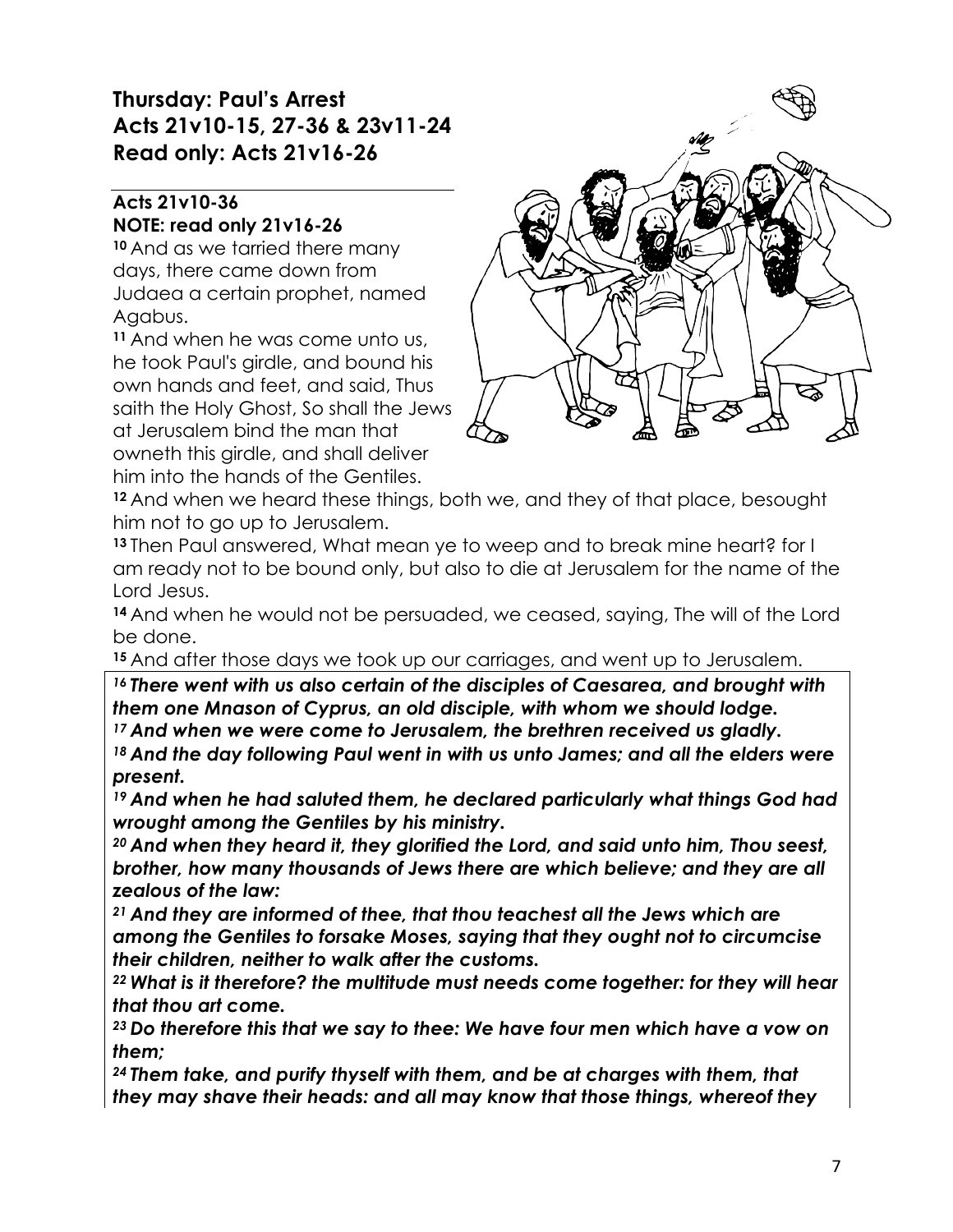*were informed concerning thee, are nothing; but that thou thyself also walkest orderly, and keepest the law.*

*<sup>25</sup> As touching the Gentiles which believe, we have written and concluded that they observe no such thing, save only that they keep themselves from things offered to idols, and from blood, and from strangled, and from fornication. <sup>26</sup> Then Paul took the men, and the next day purifying himself with them entered into the temple, to signify the accomplishment of the days of purification, until that an offering should be offered for every one of them.*

**<sup>27</sup>** And when the seven days were almost ended, the Jews which were of Asia, when they saw him in the temple, stirred up all the people, and laid hands on him,

**<sup>28</sup>** Crying out, Men of Israel, help: This is the man, that teacheth all men every where against the people, and the law, and this place: and further brought Greeks also into the temple, and hath polluted this holy place.

**<sup>29</sup>** (For they had seen before with him in the city Trophimus an Ephesian, whom they supposed that Paul had brought into the temple.)

**<sup>30</sup>** And all the city was moved, and the people ran together: and they took Paul, and drew him out of the temple: and forthwith the doors were shut.

**<sup>31</sup>** And as they went about to kill him, tidings came unto the chief captain of the band, that all Jerusalem was in an uproar.

**<sup>32</sup>** Who immediately took soldiers and centurions, and ran down unto them: and when they saw the chief captain and the soldiers, they left beating of Paul.

**<sup>33</sup>** Then the chief captain came near, and took him, and commanded him to be bound with two chains; and demanded who he was, and what he had done.

**<sup>34</sup>** And some cried one thing, some another, among the multitude: and when he could not know the certainty for the tumult, he commanded him to be carried into the castle.

**<sup>35</sup>** And when he came upon the stairs, so it was, that he was borne of the soldiers for the violence of the people.

**<sup>36</sup>** For the multitude of the people followed after, crying, Away with him.

## **Acts 23v11-24**

**<sup>11</sup>** And the night following the Lord stood by him, and said, Be of good cheer, Paul: for as thou hast testified of me in Jerusalem, so must thou bear witness also at Rome.

**<sup>12</sup>** And when it was day, certain of the Jews banded together, and bound themselves under a curse, saying that they would neither eat nor drink till they had killed Paul.

**<sup>13</sup>** And they were more than forty which had made this conspiracy.

**<sup>14</sup>** And they came to the chief priests and elders, and said, We have bound ourselves under a great curse, that we will eat nothing until we have slain Paul. **<sup>15</sup>** Now therefore ye with the council signify to the chief captain that he bring him down unto you to morrow, as though ye would enquire something more perfectly concerning him: and we, or ever he come near, are ready to kill him.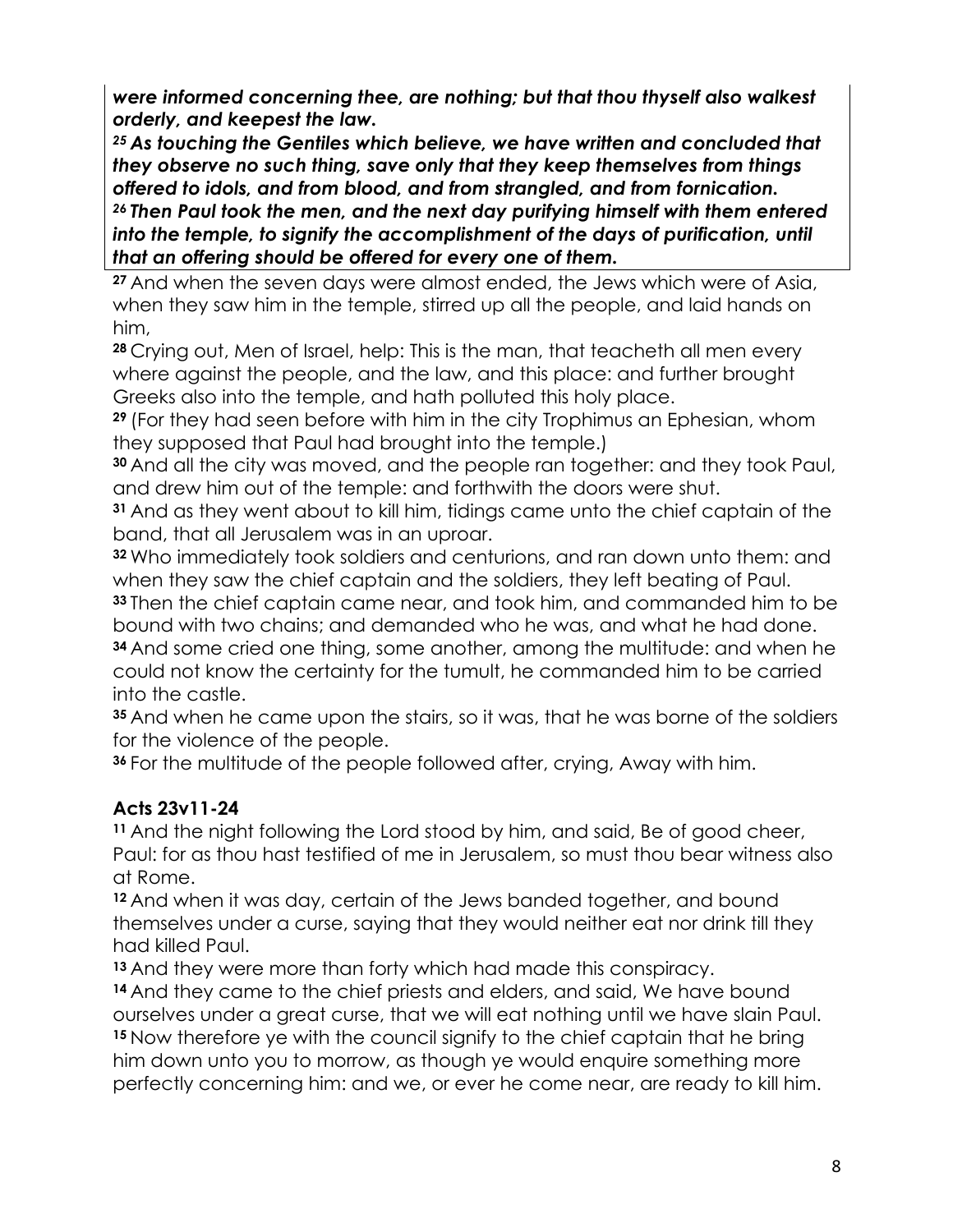**<sup>16</sup>** And when Paul's sister's son heard of their lying in wait, he went and entered into the castle, and told Paul.

**<sup>17</sup>** Then Paul called one of the centurions unto him, and said, Bring this young man unto the chief captain: for he hath a certain thing to tell him.

**<sup>18</sup>** So he took him, and brought him to the chief captain, and said, Paul the prisoner called me unto him, and prayed me to bring this young man unto thee, who hath something to say unto thee.

**<sup>19</sup>** Then the chief captain took him by the hand, and went with him aside privately, and asked him, What is that thou hast to tell me?

**<sup>20</sup>** And he said, The Jews have agreed to desire thee that thou wouldest bring down Paul to morrow into the council, as though they would enquire somewhat of him more perfectly.

**<sup>21</sup>** But do not thou yield unto them: for there lie in wait for him of them more than forty men, which have bound themselves with an oath, that they will neither eat nor drink till they have killed him: and now are they ready, looking for a promise from thee.

**<sup>22</sup>** So the chief captain then let the young man depart, and charged him, See thou tell no man that thou hast shewed these things to me.

**<sup>23</sup>** And he called unto him two centurions, saying, Make ready two hundred soldiers to go to Caesarea, and horsemen threescore and ten, and spearmen two hundred, at the third hour of the night;

**<sup>24</sup>** And provide them beasts, that they may set Paul on, and bring him safe unto Felix the governor.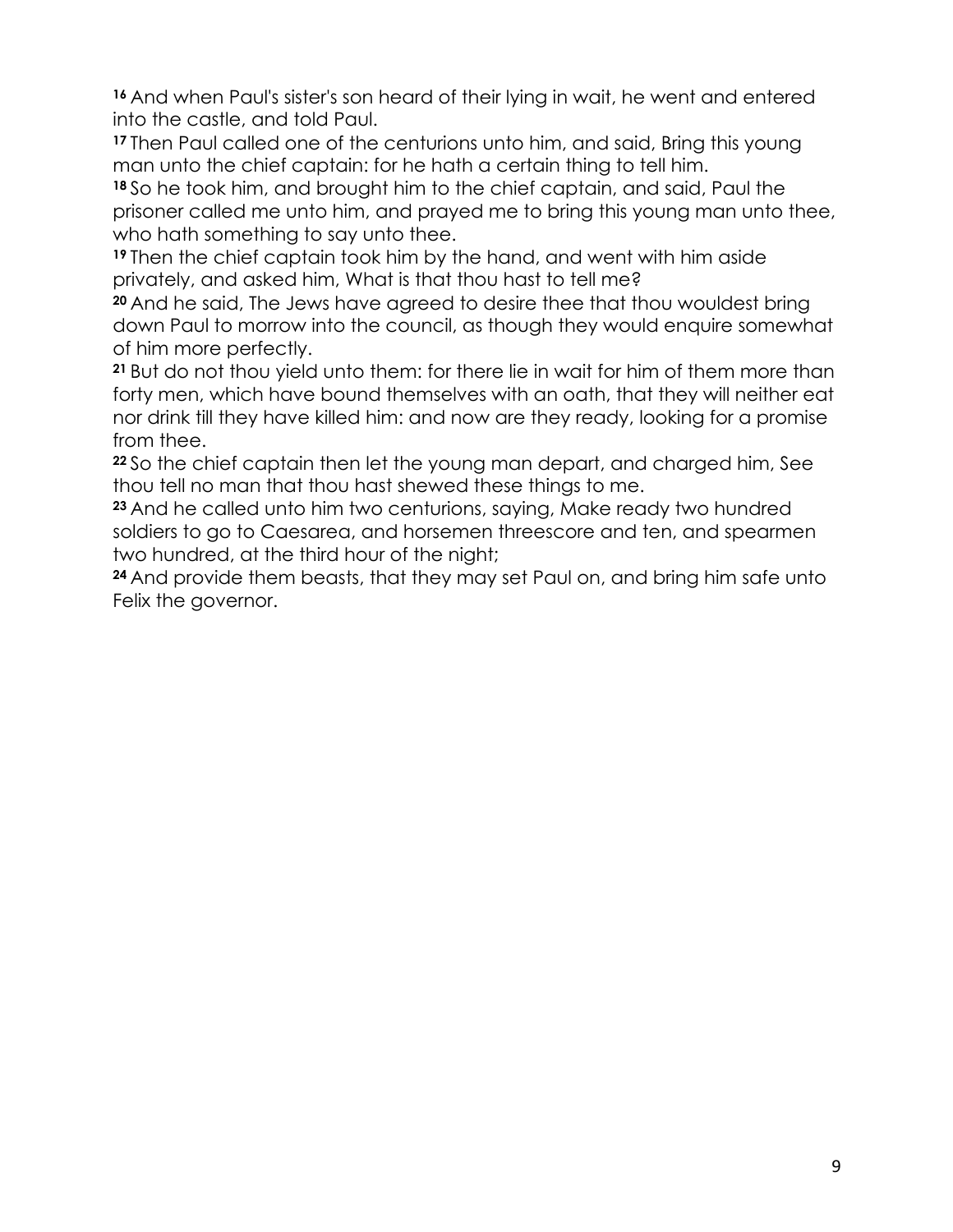# **Friday: Paul's Journey to Rome Acts 27v33-44 & 28v1-20**

#### **Acts 27v33-44**

**<sup>33</sup>** And while the day was coming on, Paul besought them all to take meat, saying, This day is the fourteenth day that ye have tarried and continued fasting, having taken nothing. **<sup>34</sup>** Wherefore I pray you to take some meat: for this is for your health: for there shall not an hair fall from the head of any of you.

**<sup>35</sup>** And when he had thus spoken, he took bread, and gave thanks to God in presence of them all: and when he had broken it, he began to eat.

**<sup>36</sup>** Then were they all of good cheer, and they also took some meat. **<sup>37</sup>** And we were in all in the ship two

hundred threescore and sixteen souls. **<sup>38</sup>** And when they had eaten enough, they lightened the ship, and cast out the wheat into the sea.



**<sup>39</sup>** And when it was day, they knew not the land: but they discovered a certain creek with a shore, into the which they were minded, if it were possible, to thrust in the ship.

**<sup>40</sup>** And when they had taken up the anchors, they committed themselves unto the sea, and loosed the rudder bands, and hoised up the mainsail to the wind, and made toward shore.

**<sup>41</sup>** And falling into a place where two seas met, they ran the ship aground; and the forepart stuck fast, and remained unmoveable, but the hinder part was broken with the violence of the waves.

**<sup>42</sup>** And the soldiers' counsel was to kill the prisoners, lest any of them should swim out, and escape.

**<sup>43</sup>** But the centurion, willing to save Paul, kept them from their purpose; and commanded that they which could swim should cast themselves first into the sea, and get to land:

**<sup>44</sup>** And the rest, some on boards, and some on broken pieces of the ship. And so it came to pass, that they escaped all safe to land.

## **Acts 28v1-20**

**<sup>1</sup>** And when they were escaped, then they knew that the island was called Melita.